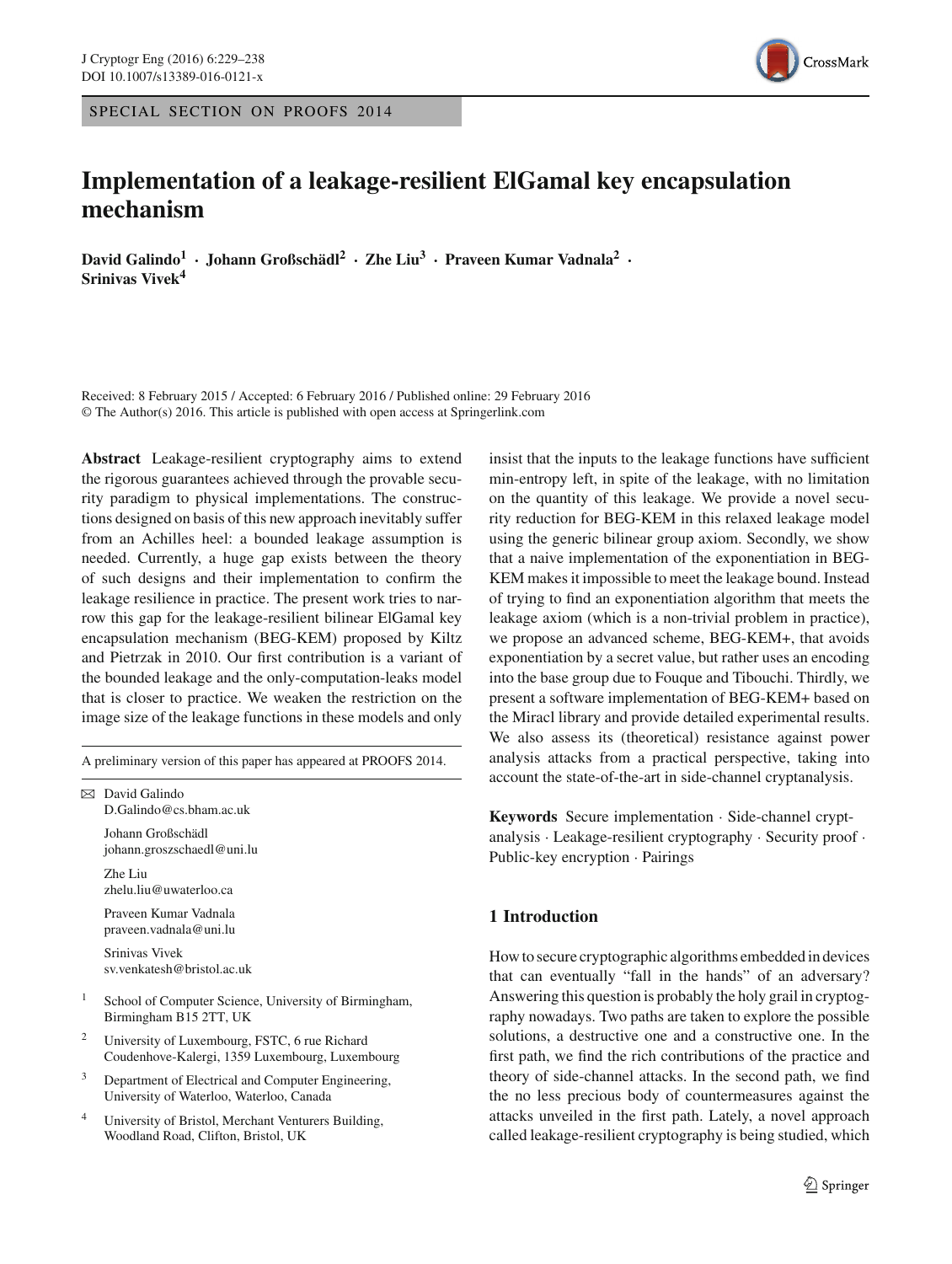aims at extending the guarantees delivered by the provable security paradigm to the physical world. Despite the clever discoveries and constructions provided by this new approach, it persistently presents an Achilles heel: a bounded leakage assumption is needed. Ensuring this is unfortunately a challenging endeavor on its own and, admittedly, the leakageresilient cryptography body of work has not significantly helped to argue why this could be a reasonable assumption.

In this work, we consider the *only computation leaks information* (OCL) leakage model by Micali and Reyzin [\[22\]](#page-9-0). In this model only actual computations are supposed to leak sensitive information. This captures the usual situation in side-channel attacks, where leakage data only depend on the current state of the target device and some independent randomness [\[32\]](#page-9-1). The internal data of the device are divided into two parts, an *active* and a *passive* part, the active part being the input data used in the current computation. Therefore, at a given time frame, only the active data is leaking. The main non-invasive attacks against embedded devices, like the attacks based on power consumption [\[21\]](#page-9-2), electromagnetic radiations [\[15\]](#page-9-3) or running-time [\[20\]](#page-9-4) measurements, belong to this category.

It is currently agreed upon that not only the OCL model but also the bounded retrieval/memory leakage models [\[1,](#page-9-5)[2\]](#page-9-6) or the auxiliary input model [\[8\]](#page-9-7), rely on a strange combination of both strong and weak assumptions. On the one side, the information leakage is supposed to be bounded in a somewhat artificial manner; on the other side, the leakage considered is overly general, for instance it might come from any polynomial time function. However, these assumptions are actually far from the reality that practitioners experience in their daily work in a side-channel analysis lab.

Several contemporary works [\[4](#page-9-8),[27](#page-9-9),[32\]](#page-9-1) have put forward ways to redefine the above models and bring them closer to practice, for symmetric cryptography primitives. This comes at the cost of algorithmic-level specialization, providing models that are indeed more realistic, but which apply to a more restrained class of primitives (i.e., pseudorandom generators, block ciphers).

We aim at contributing to the challenge of bringing leakage-resilient cryptography closer to the practice. In this work, we do so by analyzing, modifying, implementing and evaluating a previous leakage-resilient key encapsulation mechanism proposed by Kiltz and Pietrzak [\[18](#page-9-10)]. This is one of the very few schemes admitting continual leakage (maybe the only one?) that one could dare to implement in an embedded processor, for instance in a smartphone. It is a pairing-based stateful variant of the ElGamal encryption scheme (called BEG-KEM), where the secret key is an element of the pairing base group (essentially a point in the group of points of an elliptic curve). The secret key is divided into two shares, which are re-shared at each new decryption call using multiplicative blinding. To decrypt, one takes the

first half of the secret key, refreshes it, and uses it as the input to a pairing calculation. In the second step, the second half of the secret key is updated with the blinding used for refreshing; it is then used as the input to a new pairing calculation; and finally the two pairing values are multiplied to obtain a decapsulated symmetric key (for the details see Sect. [2\)](#page-2-0).

The result proven in [\[18\]](#page-9-10), which holds under a variant of the generic group model tailored to pairing groups uses a bounded leakage assumption. Roughly speaking, it is required that the *data leaked* against side-channel attacks that satisfy the OCL axiom, shall be significantly smaller than  $\kappa$ for a single measurement, where  $\kappa$  is the security parameter (e.g.,  $\kappa = 128$ ). These leakages are modeled as an oracle that answers values  $f(.)$  for adaptively chosen arbitrary (but efficiently computable) functions *f* on input the secret data being used in the calculation. This kind of requirement that may look reasonable for a theoretician used to study cryptographic primitives in the so-called *black-box model* might seem completely unrealistic to the practitioner. As an example, let us recall the figure gathered in [\[32](#page-9-1)], where it is pointed out that the leaking of a block cipher recently reported in [\[24](#page-9-11)], consisted of 200,000 traces leading to more than 1.5 Gb of data storage.

We start our investigation by proposing and testing a relaxation on the requirement of 'bounded leakage size' in the OCL model. We weaken the restriction on the image size of the leakage functions in these models to asking that the random variables used to refresh the secret key shall have enough min-entropy left given the leakage, with no limitation on the 'size' of this leakage. This is an altogether more reasonable leakage bound assumption, which could eventually be met by clever implementations (in fact we provide an implementation candidate). We give a new security reduction using the generic bilinear group axiom for BEG-KEM in this relaxed leakage model, which turns out to be tighter than the original reduction in [\[18](#page-9-10)] in the OCL model. Due to space limitations, we only include here a short description of the proof. The complete proof can be found in the full version [\[11](#page-9-12)].

Secondly, we observe that the blinding mechanism originally proposed is susceptible to invalidate the leakage bound assumption. This is because to perform blinding, one computes an exponentiation  $G^{r_i}$  for a random integer  $r_i$ , which if implemented in a naive way, can almost completely leak  $r_i$ , even with a simple power analysis attack (i.e., with a single power trace), as we discuss in Sect. [5.](#page-6-0) The authors in [\[18\]](#page-9-10) did not discuss how exponentiation shall be implemented to meet the leakage bound, nor we can currently find a exponentiation algorithm with these guarantees. Thus, their positive result risks to be void.

This is why we propose an advanced BEG-KEM+, where we avoid blinding by an exponentiation *Gri* for a random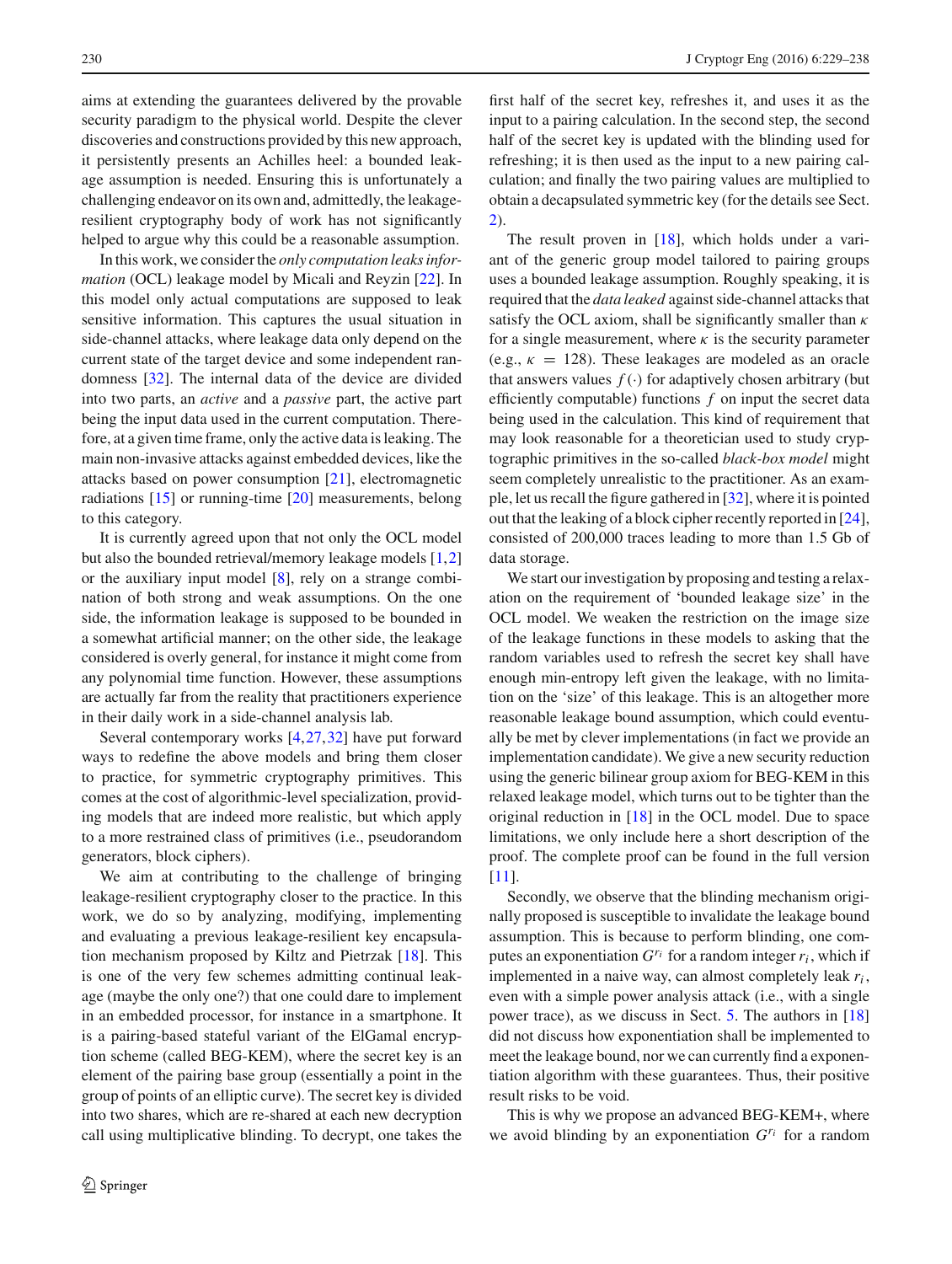integer *ri* . Our modification is based on the observation that knowledge of the exponent  $r_i$  is not needed to perform a successful decryption, but it suffices to build a *random element* in a suitable pairing base group. We propose instead to use a random encoding into asymmetric pairing groups by Fouque and Tibouchi [\[10\]](#page-9-13). It turns out that this encoding produces a random element in the base group, and can naturally be implemented in such a way that the leakage expected against a single measurement is arguably minimal (see Sect. [5\)](#page-6-0).

Fourthly, we stress that the idea of leakage-resilient cryptography—like any other theoretical concept—can only be brought into practice by actual implementation. For this reason, we implemented BEG-KEM+ in ANSI C on an ARM-based microcontroller. BEG-KEM+ is, to our knowledge, the first implementation and evaluation of a public-key scheme from the leakage-resilient literature.

### <span id="page-2-0"></span>**2 Stateful bilinear ElGamal KEM**

In this section we present the stateful bilinear ElGamal key encapsulation mechanism (BEG-KEM) from [\[18\]](#page-9-10). First, we recall the basics of the notion of min-entropy. Then we introduce the concept of stateful KEM and security under non-adaptive chosen-ciphertext attacks in the presence of continual min-entropy leakage (CCmLA1). We note again that the class of leakage functions allowed in our model (based on lowering min-entropy) is broader than the bounded length model (CCLA[1](#page-2-1)) used in  $[18]$ .<sup>1</sup>

### **2.1 Min-entropy**

Let *X* be a finite random variable with probability distribution Pr. The *min-entropy* of *X*, denoted  $H_{\infty}(X)$ , is defined as

$$
\mathbf{H}_{\infty}(X) := -\log_2\left(\max_{x} \Pr[X = x]\right).
$$

Min-entropy is a standard measure of the worst-case predictability of a random variable. Let *Z* be a random variable. The *average conditional min-entropy* of *X* given *Z*, denoted  $\mathbf{H}_{\infty}(X | Z)$ , is defined as

$$
\tilde{\mathbf{H}}_{\infty}(X \mid Z) := -\log_2\left(\underset{z}{\mathbb{E}}\left[\underset{x}{\max} \Pr[X = x \mid Z = z]\right]\right).
$$

<span id="page-2-3"></span>Average conditional min-entropy is a measure of the worstcase predictability of a random variable given a correlated random variable.

**Lemma 1** [\[9\]](#page-9-15) Let  $f : X \to \{0, 1\}^{\lambda'}$  be a function on X. *Then*  $\mathbf{H}_{\infty}(X \mid f(X)) \geq \mathbf{H}_{\infty}(X) - \lambda'.$ 

<span id="page-2-2"></span>The following result is a variant of the Schwartz–Zippel Lemma [\[13](#page-9-16),[28,](#page-9-17)[38\]](#page-9-18).

**Lemma 2** (Schwartz–Zippel; min-entropy version) *Let* F ∈  $\mathbb{Z}_q[X_1,\ldots,X_n]$  *be a non-zero polynomial of (total) degree at most d. Let P<sub>i</sub>*  $(i = 1, ..., n)$  *be probability distributions on*  $\mathbb{Z}_q$  *such that*  $\mathbf{H}_{\infty}(P_i) \ge \log q - \lambda'$ , where  $0 \le \lambda' \le$  $\log q$ . If  $x_i \stackrel{P_i}{\leftarrow} \mathbb{Z}_q$   $(i = 1, ..., n)$  are independent, then  $Pr[F(x_1, ..., x_n) = 0] \le 2^{\lambda'} \frac{d}{q}$ .

**Corollary 1** *If*  $\lambda' < \log q - \omega(\log \log q)$  *in Lemma* [2](#page-2-2)*, then*  $Pr[F(x_1, \ldots, x_n) = 0]$  *is negligible (in* log *q*).

### **2.2 Stateful key encapsulation mechanism**

Formally, a split-state key encapsulation mechanism  $KEM =$ (KG,Enc, Dec1, Dec2) consists of four polynomial time algorithms. Let  $\kappa$  denote the *security* parameter and  $\lambda$ denote the *leakage parameter*. The key generation procedure KG ( $\kappa$ ,  $\lambda$ ) takes as input  $\kappa$  and  $\lambda$ , and outputs the public key *pk*, a pair of initial (stateful) secret states  $(\sigma_0, \sigma'_0)$ , and the public parameters  $\mathbb{PP}$ . The encapsulation procedure  $\mathsf{Enc}(pk)$ takes as input *pk*, and outputs a secret symmetric key *K* and the corresponding ciphertext *C*. The stateful decapsulation procedure takes *C* as an input and outputs  $K \in \mathcal{K}$ . This procedure is split into two consecutive steps Dec1 and Dec2, where each step accesses distinct parts of the two secret states. The procedures Dec1 and Dec2 may also update the secret key using locally generated fresh randomness:

$$
(\sigma_i, w_i) \stackrel{r_i}{\leftarrow} \text{Dec1}(\sigma_{i-1}, C) ; (\sigma'_i, K) \stackrel{r'_i}{\leftarrow} \text{Dec2}(\sigma'_{i-1}, w_i).
$$

The scheme KEM is required to satisfy the following correctness property:

$$
\Pr\left[\text{Dec2}\left(\text{Dec1}\left(\text{Enc}\left(\text{pk}\right), \sigma_{i-1}\right) \setminus \sigma_{i}, \sigma'_{i-1}\right) = K : \right. \\ \left. \left(\text{pk}, \left(\sigma_{i-1}, \sigma'_{i-1}\right)\right) \leftarrow (\text{KG}, \text{Dec1}, \text{Dec2}), \\ K \leftarrow \text{Enc}\left(\text{pk}\right) = 1.
$$

The security of the scheme KEM is defined by the experiment in Table [1.](#page-3-0)

In this experiment,  $f_i(\sigma_{i-1}, r_i)$  and  $h_i(\sigma'_{i-1}, r'_i, w_i)$  are (efficiently computable) leakage functions that the adversary can choose adaptively between the rounds. The functions  $f_i(\cdot)$  and  $h_i(\cdot)$  are such that the min-entropy of the individual inputs of the leakage functions is decreased by at most  $\lambda$ bits, given the corresponding leakages. More precisely, the requirement on the leakage functions is that

$$
\tilde{\mathbf{H}}_{\infty}(\mathfrak{t} | f_i(\sigma_{i-1}, r_i)) \geq \mathbf{H}_{\infty}(\mathfrak{t}) - \lambda \quad \forall \mathfrak{t} \in \sigma_{i-1} \cup r_i,
$$

<span id="page-2-1"></span><sup>&</sup>lt;sup>1</sup> We point out the authors of  $[18]$  $[18]$  mention that their results also carry over to a relaxed leakage model, close in spirit to ours. However, this model is not fully detailed, and additionally no justification of this fact is given in  $[18]$  $[18]$  nor in  $[19]$ .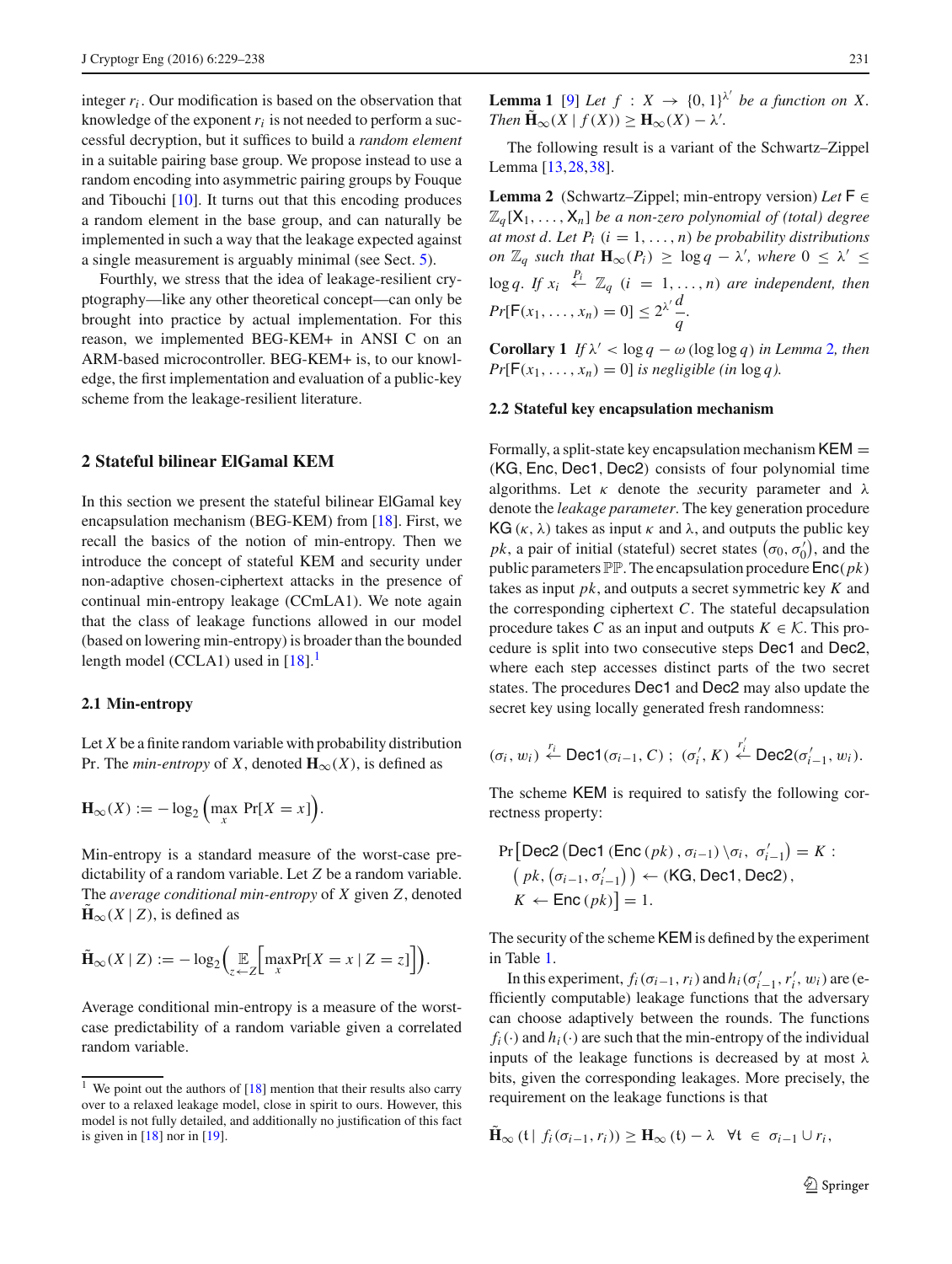<span id="page-3-0"></span>**Table 1** CCmLA1 security experiment for KEM

| KEM-CCmLA1 <sub>KFM</sub> $(A, \kappa, \lambda)$               | KEM-Leak-Oracle<br>$Q^{C C m L A1} (C, f_i, h_i)$                              |
|----------------------------------------------------------------|--------------------------------------------------------------------------------|
| $(pk, (\sigma_0, \sigma'_0)) \leftarrow KG(\kappa, \lambda)$   |                                                                                |
| $i := 1, w \leftarrow \mathcal{A}^{O^{C C m L A1}(\cdot)}(pk)$ | $(\sigma_i, w_i) \stackrel{r_i}{\leftarrow} \text{Dec1}(\sigma_{i-1}, C)$      |
| $b \stackrel{\$}{\leftarrow} \{0, 1\}$                         | $(\sigma'_i, K) \stackrel{r'_i}{\leftarrow} \textsf{Dec2}(\sigma'_{i-1}, w_i)$ |
| $(C, K_0) \leftarrow \textsf{Enc}\left(\rho k\right)$          | $\Lambda_i := f_i(\sigma_{i-1}, r_i)$                                          |
| $K_1 \overset{\$}{\leftarrow} K$                               | $\Lambda'_{i} := h_{i}(\sigma'_{i-1}, r'_{i}, w_{i})$                          |
| $b' \leftarrow A(w, C K_h)$                                    | $i := i + 1$                                                                   |
|                                                                | Return $(K, \Lambda_i, \Lambda'_i)$                                            |

and

$$
\tilde{\mathbf{H}}_{\infty}\left(t\mid h_i(\sigma'_{i-1},r'_i,w_i)\right) \geq \mathbf{H}_{\infty}\left(t\right) - \lambda \quad \forall t \in \sigma'_{i-1} \cup r'_i \cup w_i.
$$

Essentially, the above equations restrict the class of allowed leakage functions to those that do not decrease the minentropy of each atomic parameter of the secret state by more than  $\lambda$  bits. For instance, if  $w_i = \{w_{i,1}, w_{i,2}\}$ , then we require that individually  $w_{i,1}$  and  $w_{i,2}$  have their min-entropy reduced by at most  $\lambda$  bits given the leakages.

**Definition 1** (*CCmLA1 security for KEM*) A key encapsulation mechanism KEM is secure under non-adaptive chosen-ciphertext attacks in the presence of continual splitstate leakage (CCmLA1), with min-entropy leakage bound  $\lambda$ , if Pr  $[b' = b]$  is at most negligibly greater than  $\frac{1}{2}$  in the Experiment KEM-CCmLA1<sub>KFM</sub> $(A, \kappa, \lambda)$  for any efficient adversary *A*.

Note that if in the above definition we would force the leakage functions to have output length of at most  $\lambda$  bits, then we would obtain the*CCLA1* security for KEM as defined in [\[18](#page-9-10)]. From Lemma [1,](#page-2-3) we have that the conditional minentropy of a random variable, given the leakage output of at most  $\lambda$  bits, cannot decrease by more than  $\lambda$  bits. Hence, if a KEM is CCLA1 secure, then it is also CCmLA1 secure.

#### *2.2.1 Bilinear groups*

Let BGen'( $\kappa$ ,  $\lambda$ ) be a probabilistic bilinear group generator that outputs  $(\mathbb{G}, \mathbb{G}_T, q, e', g)$  such that:

- 1.  $\mathbb{G} = \langle g \rangle$  and  $\mathbb{G}_T$  are (multiplicatively written) cyclic groups of prime order q with binary operations  $\cdot$  and  $\star$ , respectively. The size of *q* is κ bits.
- 2.  $e'$ :  $\mathbb{G} \times \mathbb{G} \rightarrow \mathbb{G}_T$  is a map that is:
	- (a) bilinear:  $\forall u, v \in \mathbb{G}$  and  $\forall a, b \in \mathbb{Z}, e'(u^a, v^b) = e'(u,$  $v)$ <sup>*ab*</sup>.
	- (b) non-degenerate:  $e'(g, g) \neq 1$ .

Such a group G is said to be a bilinear group if the above properties hold and the group operations in  $\mathbb{G}$  and  $\mathbb{G}_T$ , and the map  $e'$  are efficiently computable. The group  $\mathbb G$  is called as *base group* and G*<sup>T</sup>* as *target group*.

#### *2.2.2 Generic bilinear group model*

The generic bilinear group (GBG) model [\[6\]](#page-9-19) is an extension of the generic group model [\[31\]](#page-9-20). The encodings of the elements of  $G$  and  $G_T$  are given by random bijective maps  $\xi : \mathbb{Z}_q \to \Xi$  and  $\xi_T : \mathbb{Z}_q \to \Xi_T$ , respectively, where  $\Xi$ and  $\mathcal{E}_T$  are sets of bit-strings. The group operations in  $\mathbb{G}$  and G*<sup>T</sup>* , and evaluation of the bilinear map *e* are performed by three public oracles  $O$ ,  $O_T$  and  $O_e$ , respectively, defined as follows. For all  $a, b \in \mathbb{Z}_q$ 

– *O*(ξ(*a*), ξ(*b*)) := ξ(*a* + *b* mod *q*)  $-\mathcal{O}_T(\xi_T(a), \xi_T(b)) := \xi_T(a + b \mod q)$  $-\mathcal{O}_e(\xi(a), \xi(b)) := \xi_T(ab \mod q)$ 

We assume that the (fixed) generator *g* of  $\mathbb{G}$  satisfies  $g =$  $\xi(1)$ , and also the (fixed) generator  $g_T$  of  $\mathbb{G}_T$  satisfies  $g_T =$  $e(g, g) = \xi_T(1)$ . The encoding of *g* is provided to all users of the group oracles. The users can thus efficiently sample random elements in both  $\mathbb{G}$  and  $\mathbb{G}_T$ .

We further assume that  $E \cap E_T = \phi$ ,  $|E| = |E_T| = q$ , and that the elements of  $E$  and  $E_T$  are efficiently recognizable. For instance, the encodings in  $E$  can comprise of the binary representation of the set  $\{0, 1, \ldots, q-1\}$ , where every string begins with '0' and all are of uniform length. The encodings in  $\mathbb{Z}_T$  are similarly defined but instead begin with '1'. Since the encodings are efficiently recognizable, the queries to a group oracle with an invalid encoding can be detected and an error can be raised. For simplicity, we assume that the users' queries to the oracles are all valid.

### **2.3 Bilinear ElGamal KEM**

The scheme  $BEG =$  $(KG_{\text{BEG}}, \text{Enc}_{\text{BEG}}, \text{Dec1}_{\text{BEG}},$  $Dec2_{BEG}$ ) is as follows:

- 1.  $\mathsf{KG}_{\mathsf{BEG}}(\kappa)$ : Compute  $\mathbb{PP} = (\mathbb{G}, \mathbb{G}_T, e', q, g) \leftarrow \mathsf{BGen}'$  $(\kappa, \lambda)$  and randomly choose  $x, t_0 \stackrel{\$}{\leftarrow} \mathbb{F}_q$ . Set  $X = g^x$ ,  $\sigma_0 = g^{t_0}, \sigma'_0 = g^{x-t_0}, \text{ and } X_T = e^{t}(g, g)^x.$  Return  $(pk, sk_0)$ , where
	- (a) the public key is  $pk = (\mathbb{PP}, X_T)$ .
	- (b) the secret state is  $sk_0 = (\sigma_0, \sigma'_0) \in \mathbb{G} \times \mathbb{G}$ .
- 2. **Enc**<sub>BEG</sub>(*pk*): Choose a random  $r \overset{\$}{\leftarrow} \mathbb{F}_q$ . Compute the ciphertext  $C = g^r$ , and the derived key  $K = X^r_T$ . Return  $(C, K)$ .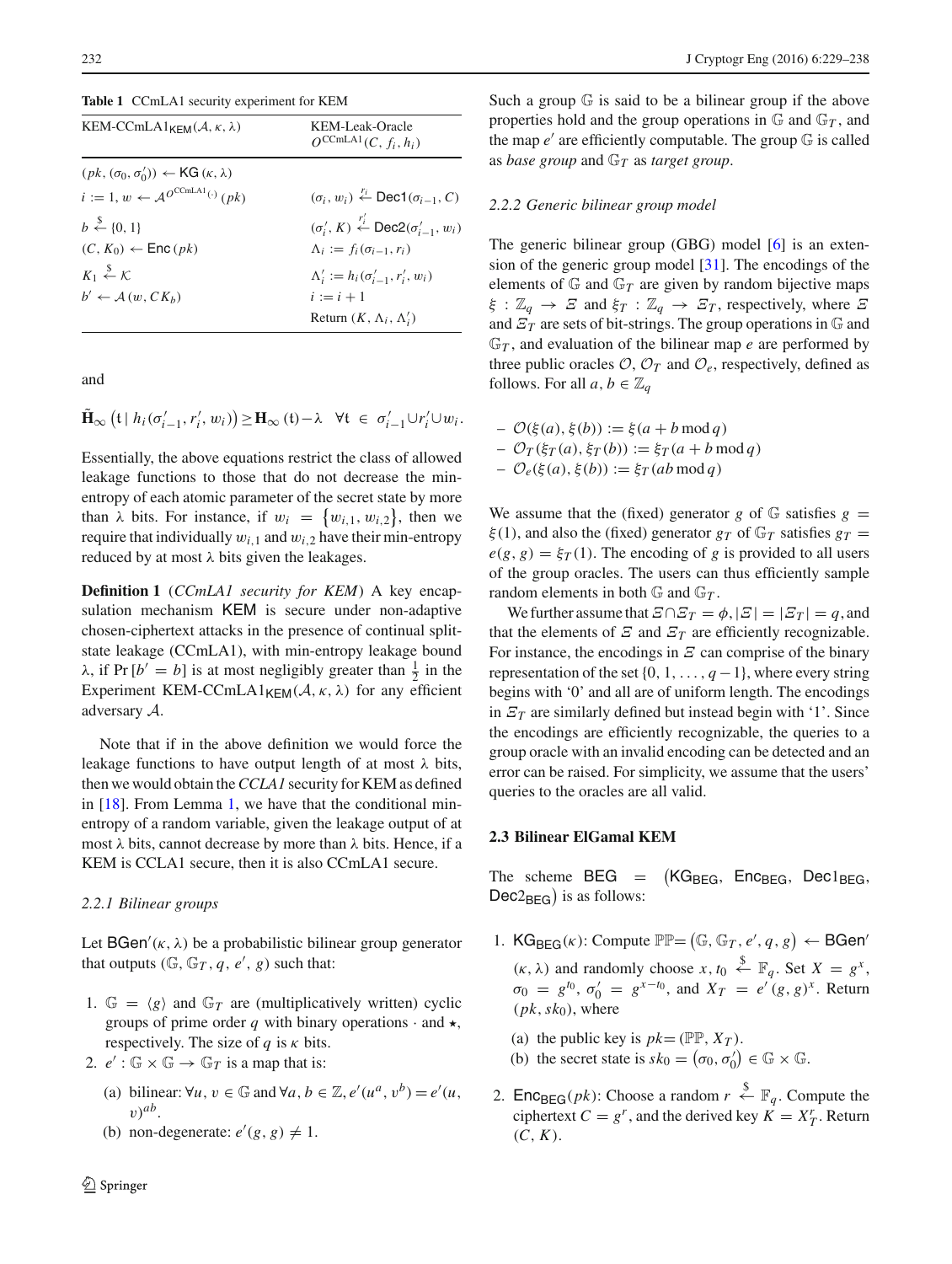- 3. Dec1<sub>BEG</sub>( $\sigma_{i-1}$ , *C*): Choose a random  $t_i \stackrel{\$}{\leftarrow} \mathbb{F}_q$ , set  $\sigma_i =$  $\sigma_{i-1} \cdot g^{t_i}$ ,  $Y_i = e'(\sigma_i, C)$ . Return  $(t_i, Y_i)$ .
- 4. Dec2<sub>BEG</sub>( $\sigma'_{i-1}$ , ( $t_i$ ,  $Y_i$ ), C): Set  $\sigma'_{i} = \sigma'_{i-1} \cdot g^{-t_i}$ , and  $Y_i' = e' \left( \sigma_i', C \right)$ . Compute the derived key  $K = Y_i \cdot Y_i' \in$  $\mathbb{G}_T$ . Return *K*.

The correctness of the scheme follows from the fact that  $\sigma_i \cdot \sigma'_i = X \ \forall i \geq 0$  and using the bilinearity of *e'* ().

**Theorem 1** [\[18](#page-9-10), Theorem 1] *The scheme* BEG *(also called BEG-KEM) is CCLA1 secure in the generic bilinear group model. The advantage of an s-query adversary who gets at most* λ *bits of leakage per each invocation of* Dec1BEG *or* Dec2<sub>BEG</sub> *is at most*  $\frac{s^3}{q} 2^{2\lambda+1}$ .

## **3 A CCmLA1 security reduction in the generic bilinear group Model**

We show that BEG-KEM is also leakage resilient in the min-entropy leakage model introduced above, where leakage functions are not necessarily size bounded. The only restriction is that the inputs to the leakage functions shall have enough min-entropy left, as a function of a leakage parameter  $\lambda$ , given the corresponding outputs. Interestingly, using a different proof technique than [\[19\]](#page-9-14), we obtain a tighter bound on the adversarial CCLmA1 advantage than the bound claimed in [\[18](#page-9-10)] for the adversarial CCLA1 advantage, w.r.t. the number of oracle queries *s*. In other words, with respect to the previous work, we provide here a new security reduction under a more realistic leakage model, and surprisingly we achieve better tightness.

<span id="page-4-1"></span>**Theorem 2** *The scheme* BEG-KEM *is CCmLA1 secure in the GBG model. The advantage of an s-query adversary with min-entropy leakage bound*  $\lambda$  *is*  $\left(\frac{9s^2+3s}{q}\right)2^{2\lambda}$ *.* 

At a high level, the proof of this theorem proceeds in two steps as in [\[12](#page-9-21)[,13](#page-9-16)]. First we show in Theorem [3](#page-4-0) that the scheme is secure if there is no leakage, i.e., CCA1 security. Note that the adversary is transparent to the internal details of secret state updates. Then, we complete the proof of CCmLA1 security by analyzing the effect of leakage on the CCA1 security.

The main idea to prove the CCA1 security is that the adversary will not be able to compute the derived symmetric key *K*<sup>0</sup> even after seeing the challenge ciphertext. To show this we just need to prove that  $K_0$  cannot be written as a "linear" combination" of the elements of  $\mathbb{G}_T$  that it has got as input or can compute itself using the pairing oracle along with the input elements of G. Hence, in the GBG model it will not be able to distinguish the actual derived key or a randomly chosen key in  $\mathbb{G}_T$ . The challenger simulates the security game  $\mathcal G$ 

to the adversary in the naive way. In addition, the challenger simulates the generic bilinear group oracles in the usual way by maintaining lists of pairs of encodings and polynomials that represent the relation amongst group elements.

We then argue that the proof for the non-leakage setting (i.e. proof of Theorem [3\)](#page-4-0) and that for the leakage setting would be the same conditioned on the fact that the adversary is unable to derive useful relation amongst the elements it has seen or guessed, and that it will not be able to compute and hence leak the full secret key *X* through the leakage functions, if  $\lambda$  is sufficiently small. Finally, we show that the probability of this event is increased by a factor of at most  $2^{2\lambda}$  compared to the non-leakage setting. The formal proof of the next theorem can be found in [\[11\]](#page-9-12).

<span id="page-4-0"></span>**Theorem 3** *The scheme* BEG *is CCA1 secure in the generic bilinear group model, i.e., it is secure against non-adaptive chosen-ciphertext attacks if there is no leakage of the secret states. The advantage of an s-query adversary is at most*  $\frac{1}{2} + \frac{9s^2}{q}$ .

#### **3.1 Leakage setting: completing proof of Theorem 2**

Let us first briefly sketch the main ideas of the proof. Working on the lines of the proof of the previous theorem, the advantage of *A* is bounded by its success probabilities conditioned on the event whether or not a collision has occurred in the lists consisting of elements of  $\mathbb{G}$  and  $\mathbb{G}_T$ . It is important to note that the proof for the non-leakage setting (i.e., proof of Theorem [3\)](#page-4-0) and the leakage setting would be the same conditioned on the fact that a collision has not occurred, and that the leakage functions will not be able to compute the "polynomial X" corresponding to the secret key nor guess the correct representations of the group elements for which it only partially obtains information through the leakage functions. The reason is that in the event of no collision, the adversary gets to see only distinct group elements and hence it will not have enough information on the relation amongst the group elements it can compute. The fact that the leakage functions cannot compute the full secret key shows that the adversary will never be able to continually leak the whole of the secret key. Hence, leakage on the secret state will not be useful in this case. Hence, the success probability of *A* is the same in the event of no collision (that includes the event of guessing the representations of group elements using partial information about them).

However, the probability that a collision occurs in the leakage setting is increased by a factor of at most  $2^{2\lambda}$ . This is because when *A* has access to leakage output  $f_i(\sigma_{i-1}, t_i)$ and  $h_i(\sigma'_{i-1}, (t_i, Y_i))$  during *i*th decryption query, then in adversary's view the parameters  $t_i$  ( $i \geq 1$ ) are no longer uniformly distributed even though they are still independent. Hence, *A* can now cause collisions among polynomials with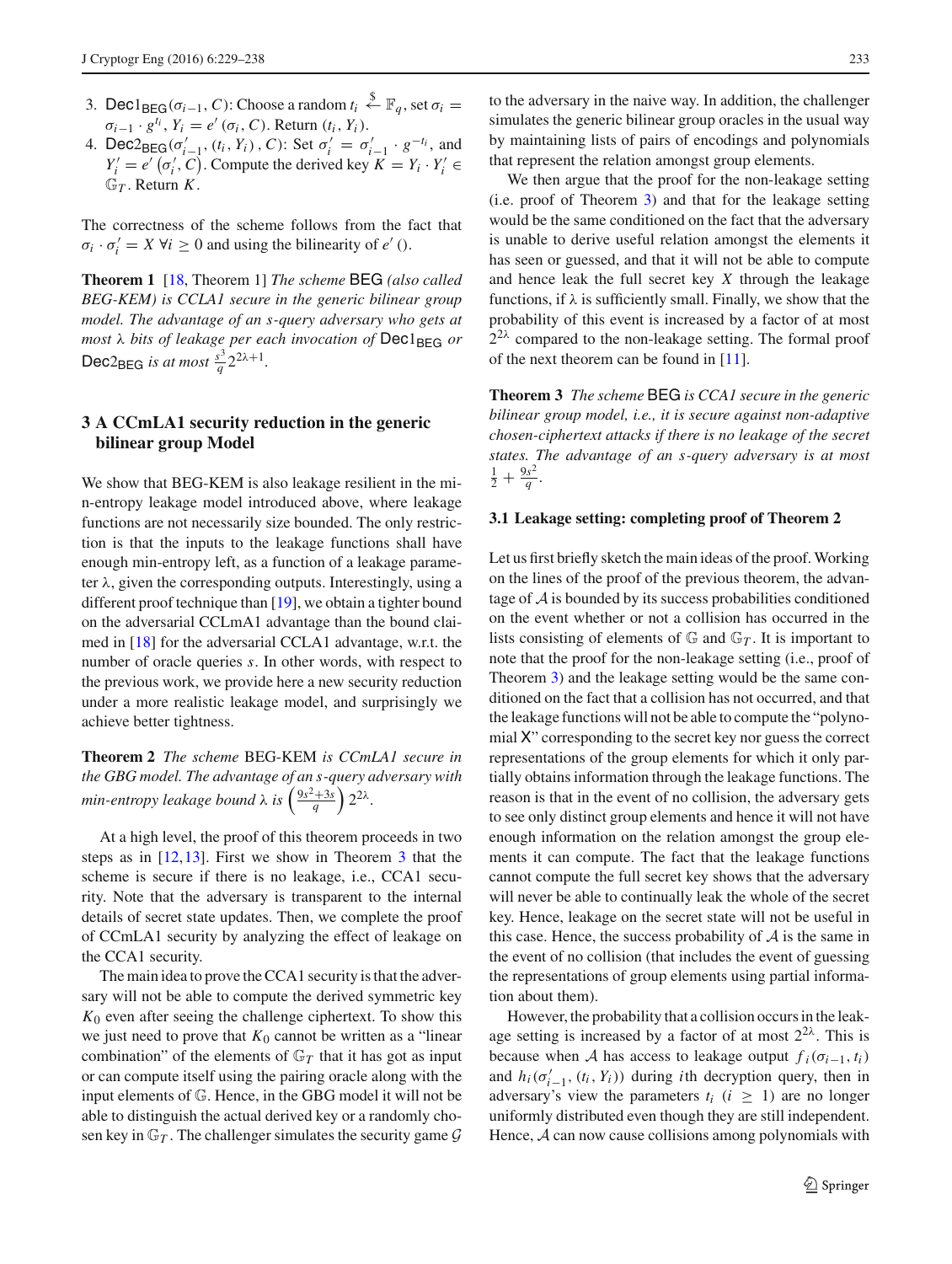increased probability. Since  $t_i$  appears in both  $f_i()$  and  $h_i()$ , its (average conditional) min-entropy will be reduced by at most 2λ bits.

The only useful information that the leakage functions can provide to *A* is about the secret key *X*. This is because the values *ti* are independent of the derived shared secret key. However,  $A$  can use the leakages of  $t_i$  to eventually leak *X*. If *A* is able to compute *X*, then it can trivially compute the symmetric key corresponding to the challenge ciphertext. The event of no collision, and the fact that *X* is not a "linear combination" of the inputs to the leakage functions, guarantees that  $A$  is unable to compute  $X$ . Note that because the representations of group elements in the GBG model are randomized, the probability of guessing the complete representations of each of  $\sigma_{i-1}$ ,  $\sigma'_{i-1}$  and  $Y_i$ , given the leakages, is increased by a factor of at most  $2^{2\lambda}$ . For a formal proof see [\[11](#page-9-12)].

### **4 BEG-KEM+: a leakage-resilient KEM closer to practice**

Our choice of BEG-KEM for this investigation is entirely motivated by the fact that a similar leakage resilience result as that proven in  $[18]$  $[18]$  cannot be expected for a pairing-less group, as shown in [\[14](#page-9-22)]. This motivates using pairing groups to implement ElGamal.

On the other hand, while Theorem ensures a protection against side-channel attacks that combine traces of different computations (e.g., differential power analysis attacks), we still need protection against single trace attacks, i.e. Simple Power Analysis (SPA). The use of pairing groups can help on this respect, as pointed out by Scott in [\[29\]](#page-9-23):

"[...] it is of interest to consider the resistance of pairing-based protocols to so-called SPA attacks [...] one might with reasonable confidence expect that the power consumption profile of (and execution time for) such protocols will be constant and independent of any secret values."

We continue by proposing a tweak to BEG-KEM with the aim to make the most, from a minimizing leakage perspective, out of our choice of using pairing groups to realize leakage-resilient public-key cryptographic primitives.

### <span id="page-5-1"></span>**4.1 An advanced BEG-KEM+ more resistant to side-channel attacks**

Let us first make the observation that Dec1<sup>\*</sup><sub>BEG</sub> is picking a random point in the pairing-based group G by computing an exponentiation  $g<sup>r</sup>$  for a random *r*. As is well known, a naïve implementation of exponentiation can leak the entire

exponent *r*, which would, of course, invalidate the required bound of maximum leakage in our new (as well as in the old) model. This leads us to the question whether it is possible, given the large body of side-channel-resistant exponentiation techniques, to find an algorithm that would likely meet the leakage bound for single measurements. In other words, we have to answer the question of whether the exponentiation can be made resistant against SPA attacks.

Exponentiation in a multiplicative group (or scalar multiplication in an elliptic curve group) of large order involves hundreds or even thousands of low-level arithmetic operations such as modular multiplication. Unfortunately, all these low-level operations are (either directly or indirectly) controlled by the secret exponent, which means that each of them can potentially leak sensitive information (see e.g., [\[33,](#page-9-24) [35](#page-9-25)[,36](#page-9-26)] for further details). Consequently, we need both an SPA-resistant exponentiation algorithm and an SPA-resistant implementation of the underlying multiple-precision operations. The latter is difficult to achieve in software due to side-channel leakage induced by certain micro-architectural features such as the early-termination mechanism of integer multipliers in ARM processors [\[16\]](#page-9-27). For example, it was shown in [\[16\]](#page-9-27) that highly regular exponentiation (resp. scalar multiplication) techniques, which are (in theory) perfectly SPA-resistant, succumb to an SPA attack when exploiting the early-termination mechanism. Therefore, we avoid exponen-tiation with a secret exponent in our modified scheme.<sup>[2](#page-5-0)</sup>

A careful analysis of BEG-KEM reveals that Dec1<sup>\*</sup><sub>BEG</sub> only needs to sample uniformly at random an element *u* of  $\mathbb{G}$ , and that knowledge of  $\log_{e} u$  is *not necessary*. It suffices then to use a method that computes a random point in the base group.

One possibility is to use a variant of the so-called *try-andincrement* approach [\[7](#page-9-28)[,34](#page-9-29)], where a random coordinate *x* for an elliptic curve point is chosen; next if a point in the curve exists with that *x*-coordinate, its *y*-coordinate is computed and the procedure is stopped. Otherwise, the procedure is iterated until a point in the curve is found. We have chosen not to follow this approach, in particular because its running time depends on the consecutive seeds  $x_1, x_2, \ldots$  used, which could eventually lead to timing leakages or attacks. It should be noted that the original try-and-increment approach has been found to be vulnerable to timing attacks in some contexts (when used to build a Password Authenticated Key-Exchange protocol, see [\[34](#page-9-29), Section 3.2] for details). We prefer to use instead a method that will run in (almost) con-

<span id="page-5-0"></span> $\overline{2}$  As mentioned previously, the secret exponent controls a large number of multiple-precision arithmetic operations, which execute an even larger number of mul instructions. Each of these mul instructions can potentially trigger the early-termination mechanism and, hence, leak information about the secret exponent. In our modified scheme, the secret value is only used as input of a multiple-precision operation and does not control any other operations.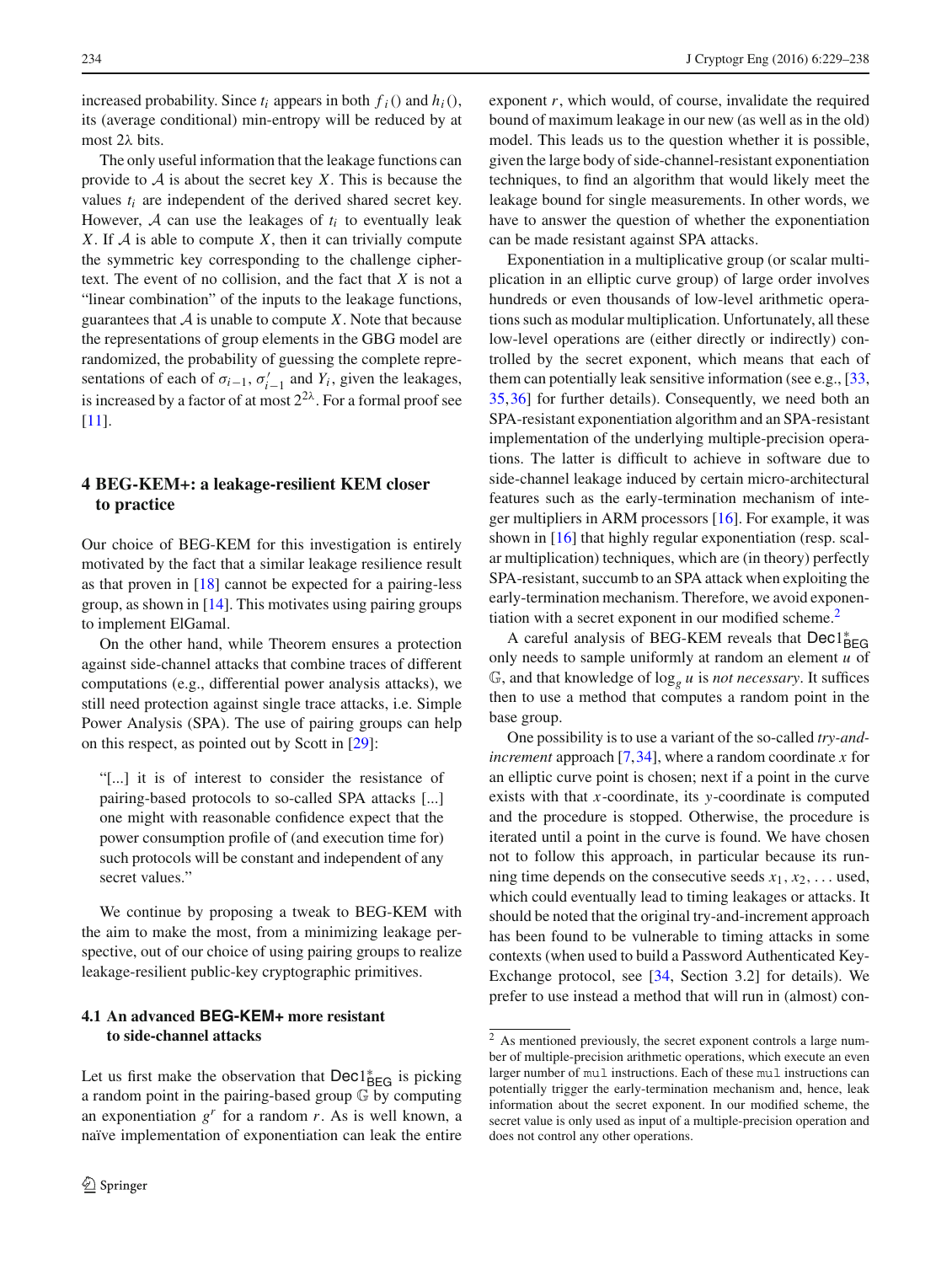stant time, which is a common approach when thwarting timing attacks.

For this reason, we decided to build a random element in the pairing base group using a so-called *encoding* to the base group [\[10](#page-9-13)[,17](#page-9-30)[,30](#page-9-31)]. Roughly speaking, an encoding is a deterministic function mapping an arbitrary string to a point in an elliptic curve. Recently, Fouque and Tibouchi [\[10](#page-9-13)] proposed a modification of the Shallue and van de Woestijne encoding into arbitrary elliptic curves [\[30\]](#page-9-31) that maps arbitrary strings to Barreto-Naehrig asymmetric pairing groups [\[3](#page-9-32)]. Let  $f : \mathbb{F}_p^* \to E(\mathbb{F}_p)$  be the Fouque-Tibouchi encoding. Then,  $(t_1, t_2) \mapsto u = u_1 \cdot_E u_2$  builds a point  $u \in E(\mathbb{F}_p)$  distributed uniformly at random if  $t_1, t_2 \stackrel{\$}{\leftarrow} \mathbb{F}_p^*$ , where  $\cdot_E$  is the addition operation in  $E(\mathbb{F}_p)$ . Additionally, [\[10\]](#page-9-13) points out that *f* can be naturally implemented so that its computation is completely independent of the inputs, which clearly helps us towards meeting our desired min-entropy leakage bound.

#### **4.2 BEG-KEM+**

Let ABGen be an asymmetric bilinear group generator that outputs  $(\mathbb{G}_1, \mathbb{G}_2, \mathbb{G}_T, e, q, g_1, g_2)$  with  $|\mathbb{G}_1| = |\mathbb{G}_2| =$  $|\mathbb{G}_T| = q$ , where q is a prime,  $\kappa$  be the security parameter, and  $\lambda$  be the leakage parameter. We will again use the multiplicative notation for group operations in  $\mathbb{G}_1$ ,  $\mathbb{G}_2$ , and  $\mathbb{G}_T$ . Let  $e : \mathbb{G}_1 \times \mathbb{G}_2 \to \mathbb{G}_T$  be a type 3 pairing map, i.e., *e* is a non-degenerate bilinear map with no known efficiently computable isomorphism  $\psi : \mathbb{G}_2 \to \mathbb{G}_1$ . These groups are instantiated using the BN curves, denoted  $E(\mathbb{F}_p)$ , of the form  $y^2 = x^3 + b$ , where  $b \in \mathbb{F}_p$  [\[3\]](#page-9-32). In addition, let  $G_1$  and  $G_2$ be generators of  $\mathbb{G}_1$  and  $\mathbb{G}_2$ , respectively, and  $f : \mathbb{F}_p^* \to \mathbb{G}_1$ be the Fouque–Tibouchi encoding of the elements of  $\mathbb{G}_1$ .

The advanced  $\text{BEG} - \text{KEM} + = (\text{KG}_{\text{BEG}}^+, \text{Enc}_{\text{BEG}}^+)$  $\text{Dec1}_{\text{BEG}}^{+}$ ,  $\text{Dec2}_{\text{BEG}}^{+}$  is defined as follows:

- 1.  $KG_{BEG}^{+}(\kappa)$ : Compute  $\mathbb{PP} = (\mathbb{G}_1, \mathbb{G}_2, \mathbb{G}_T, e, q, G_1, G_2)$  $\leftarrow$  **ABGen**(*k*) and randomly choose *x*, *t*<sub>0</sub>  $\stackrel{\$}{\leftarrow}$   $\mathbb{F}_q$ . Set  $X = G_1^x$ ,  $\sigma_0 = G_1^{t_0}$ ,  $\sigma_0' = G_1^{(x-t_0)}$ , and  $X_T =$  $e(G_1, G_2)^x$ . Return (*pk*, *sk*<sub>0</sub>), where
	- (a) the public key is  $pk = (PP, X_T)$ .
	- (b) the secret state is  $sk_0 = (\sigma_0, \sigma'_0)$ .
- 2.  $\mathsf{Enc}_{\mathsf{BEG}}^+(pk)$ : Choose a random  $r \overset{\$}{\leftarrow} \mathbb{F}_p$ . Compute the ciphertext  $C = G_2^r$ , and the derived key  $K = X_T^r$ . Return  $(C, K)$ .
- 3. Dec1 $_{\text{BEG}}^+(\sigma_{i-1}, C)$ : Choose random  $t_i, z_i \stackrel{\$}{\leftarrow} \mathbb{F}_p^*$ , set  $u_i = f(t_i) \cdot f(z_i)$ , and compute  $\sigma_i = \sigma_{i-1} \cdot u_i$ ,  $Y_i = e(\sigma_i, C)$ . Return  $(u_i, Y_i)$ .
- 4. Dec  $2^+_{\text{BEG}}(\sigma'_{i-1}, (u_i, Y_i), C)$ : Set  $\sigma'_{i} = \sigma'_{i-1} \cdot (u_i)^{-1}$ , and  $Y_i' = e(\sigma_i', C)$ . Compute the derived key  $K = Y_i \cdot Y_i' \in$  $\mathbb{G}_T$ . Return *K*.

**Algorithm 1** Shallue-van de Woestijne encoding to BN curves  $y^2 = x^3 + b$  [\[10\]](#page-9-13)

<span id="page-6-1"></span>

| <b>Input:</b> A random number $t \in \mathbb{F}_n^{\star}$ .              |
|---------------------------------------------------------------------------|
| <b>Output:</b> Point $P \in E(\mathbb{F}_p)$                              |
| 1: $w \leftarrow \sqrt{-3} \cdot t/(1+b+t^2)$                             |
| 2: $x_1 \leftarrow (-1 + \sqrt{-3})/2 - tw$                               |
| 3: $x_2 \leftarrow -1 - x_1$                                              |
| 4: $x_3 \leftarrow 1 + 1/w^2$                                             |
| 5: $r_1, r_2, r_3 \stackrel{\$}{\leftarrow} \mathbb{F}_p^{\star}$         |
| 6: $\alpha \leftarrow \chi_q(r_1^2 \cdot (x_1^3 + b))$                    |
| 7: $\beta \leftarrow \chi_q(r_2^2 \cdot (x_2^3 + b))$                     |
| 8: $i \leftarrow [(\alpha - 1) \cdot \beta \mod 3] + 1$                   |
| 9: <b>return</b> $P[x_i, \chi_q(r_3^2 \cdot t) \cdot \sqrt{(x_i^3 + b)}]$ |
|                                                                           |

Algorithm [1](#page-6-1) describes the constant-time hashing function to BN curves from [\[10](#page-9-13)]. As described in the original paper, implementing this algorithm against timing and simple power analysis (SPA) attacks is not difficult to be achieved. In step 6 and 7, instead of computing the values  $\chi_q(x_1^3 + b)$ and  $\chi_q(x_2^3 + b)$  in a straightforward way, which can leak secret data, the authors suggested to use blinding. Namely, to get  $\alpha$  and  $\beta$ , we actually evaluate  $\chi_q(r_1^2 \cdot (x_1^3 + b))$  and  $\chi_q(r_2^2 \cdot (x_2^3 + b))$ , where  $r_1$  and  $r_2$  are random field elements generated in Step 5. On the other hand, to prevent the leakage while computing the index *i*, they employ a specific algebraic function  $\phi(\alpha, \beta) = [(\alpha - 1) \cdot \beta \mod 3] + 1$ , which runs in constant time.

#### <span id="page-6-0"></span>**5 Secure implementation and performance analysis**

In this section, we first describe a software implementation of BEG-KEM+ (along with the instantiation of the underlying pairing groups) and present the execution times we measured on an ARM Cortex M-3 processor. The second part of this section is devoted to a "practical" security evaluation of BEG-KEM+ by analyzing potential sources of information leakage in the underlying arithmetic operations that could be exploited to mount a side-channel attack.

#### **5.1 Implementation details and performance analysis**

We implemented both BEG-KEM and BEG-KEM+ in Magma and ANSI C, whereby the former implementation served as a reference for the latter. The C implementation is based on the MIRACL library to ensure an efficient execution of the pairing evaluation and all other arithmetic operations in the diverse groups and fields. We instantiated both BEG-KEM and our improved scheme using the Ate pairing over a 254-bit Barreto–Naehrig (BN) curve. More specifically, our implementations adopts the curve BN254 from [\[26](#page-9-33)], which provides a security level roughly comparable to that of 128-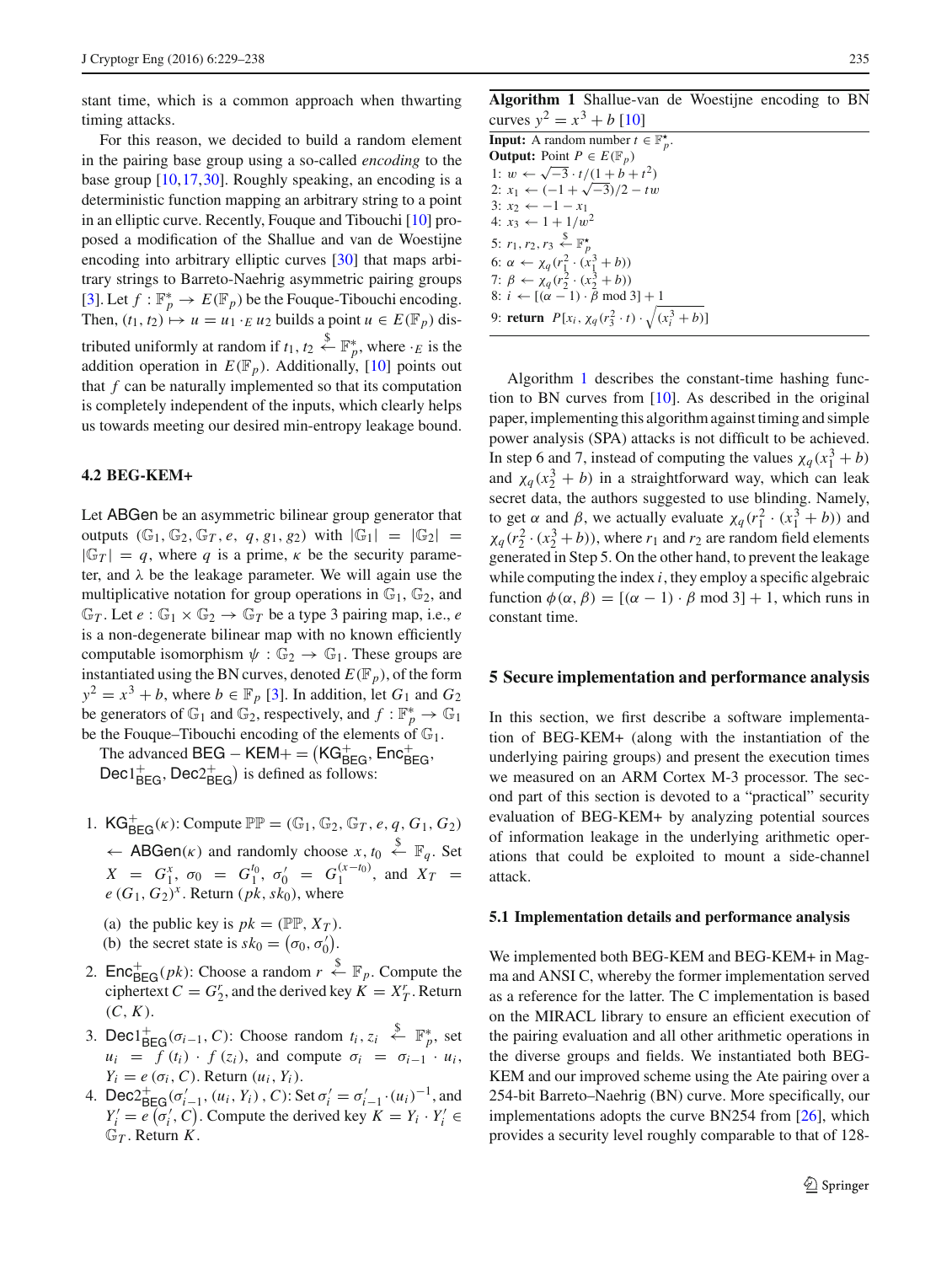<span id="page-7-0"></span>**Table 2** Running times for field exponentiation, square root, inversion, group exponentiation and pairing operations (in  $10<sup>6</sup>$  clock cycles)

| Operation                     | Running time |
|-------------------------------|--------------|
| Square root $\mathbb{F}_q$    | 0.7          |
| Inversion $\mathbb{F}_q$      | 0.087        |
| Encoding to $\mathbb{G}_2$    | 3.7          |
| Exponentiation $\mathbb{G}_1$ | 4.5          |
| Exponentiation $\mathbb{G}_2$ | 10.0         |
| Exponentiation $\mathbb{G}_T$ | 27.1         |
| Pairing                       | 65.0         |
|                               |              |

<span id="page-7-1"></span>**Table 3** Comparison of running times for key generation, encapsulation and decapsulation for BEG-KEM and BEG-KEM+ (in  $10^6$  clock cycles)

| Operation  | <b>BEG-KEM</b> | BEG-KEM+ |
|------------|----------------|----------|
| KeyGen     | 108            | 108      |
| Encryption | 34             | 34       |
| Decryption | 131            | 140      |

bit AES. BN curves are defined by a Weierstrass equation of the form  $y^2 = x^3 + b$  over a prime field  $\mathbb{F}_q$ , whereby q can be written as polynomial  $p(u) = 36u^4 + 36u^3 + 24u^2 + 6u + 1$  for some parameter *u* [\[3\]](#page-9-32). In our case,  $u = -(2^{62} + 2^{55} + 1) =$ −0x4080000000000001 and, hence, *q* has a length of 254 bits. The curve BN254 is given by the equation  $y^2 = x^3 + 2$ (i.e.  $b = 2$ ) and has prime order with embedding degree  $k = 12$ .

The execution times for various arithmetic operations in the different fields and groups are summarized in Table [2,](#page-7-0) whereby all timings are specified in millions of clock cycles. Our prototype platform for performance evaluation is an Arduino Due microcontroller board equipped with an ARM Cortex-M3 CPU. Even though the three groups  $\mathbb{G}_1$ ,  $\mathbb{G}_2$ , and  $\mathbb{G}_T$  have the same order, the underlying multiple-precision arithmetic operations are performed with operands of different size.  $\mathbb{G}_1$  and  $\mathbb{G}_2$  are elliptic curve groups over  $\mathbb{F}_q$  and  $\mathbb{F}_{q^2}$ , the elements of which have, in our case, a bitlength of 254 and 508 bits, respectively. The group  $\mathbb{G}_T$  is a subgroup of the multiplicative group of the extension field  $\mathbb{F}_{q^{12}}$ , i.e. the modular multiplications for exponentiation in G*<sup>T</sup>* are carried out on 3048-bit operands.

The execution times for key generation, encapsulation as well as decapsulation for both BEG-KEM and BEG-KEM+ are given in Table [3.](#page-7-1) Our results show that an encapsulation can be carried out in 34 million clock cycles, while the decapsulation takes about 140 million cycles. We observe that our modified decapsulation algorithm is roughly 6 % slower than the original one.

### **5.2 Side-channel resistance from a practical point of view**

One of the fundamental principles of leakage-resilient cryptography is to use a critical secret only once (or a few times), which ensures that an attacker is not able to retrieve the secret key if the per-invocation leakage is in some way "limited" or "bounded." In every invocation of the scheme or function, the secret is either "refreshed" or a completely new secret is generated randomly. The original BEG-KEM scheme from [\[18](#page-9-10)], and also our variant BEG-KEM+, follow this principle. As a consequence, all forms of side-channel attack that require several executions of a cryptographic function with one and the same secret key, e.g., differential power analysis (DPA), are obviously not applicable to BEG-KEM+ (and in fact the latter is guaranteed by Theorem [2\)](#page-4-1). However, attacks that aim to recover the secret key from information leaked from a single invocation of a cryptographic function (i.e. SPA attacks) may succeed under certain conditions. The group exponentiation computed in the BEG-KEM scheme to derive a random group element  $\sigma_0 = g^{t_0}$  serves as a good example. If this exponentiation is implemented in completely straightforward way (e.g., using the square-and-multiply method) an attacker can obtain  $t_0$  if he is able to distinguish group squarings from group products in the power consumption profile. Such SPA attacks on unprotected or insufficiently protected ECC implementations are fairly easy and have been reported extensively in the literature, see, e.g., [\[5](#page-9-34), Chapter IV] and the references therein. Therefore, we advocated to replace the aforementioned group exponentiation by a deterministic encoding into an elliptic curve group [\[10\]](#page-9-13).

#### *5.2.1 SPA resistance of pairing evaluation*

Section [4.1](#page-5-1) quotes a statement of Scott [\[29](#page-9-23), Section 3.1] saying that one can expect the power consumption profile of a pairing-based protocol to be independent of any secret values. An intuitive explanation why pairings are fairly "robust" against SPA leakage is also given in [\[29](#page-9-23)]: the target of the attack is a secret point, which is generally much harder to reveal than, e.g., a secret scalar or a secret exponent. As mentioned before, our implementation uses the Ate pairing instantiated on a BN curve over a 254-bit prime field  $\mathbb{F}_p$ . Consequently, the secret is the *x* and *y* coordinate of an elliptic curve point, which are in our case simply elements of  $\mathbb{F}_p$ . The only way in which an attacker can hope to gain information about *x* and *y* is by inspecting the power consumption and execution time of the  $\mathbb{F}_p$ -arithmetic operations (e.g., addition, multiplication) performed on them. However, the operand-related SPA leakage from field-arithmetic operations is generally very small. To explain this in detail, let us use the addition in  $\mathbb{F}_p$  as example, which is nothing else than a modular addition  $r = a + b$  mod p. We assume that a is a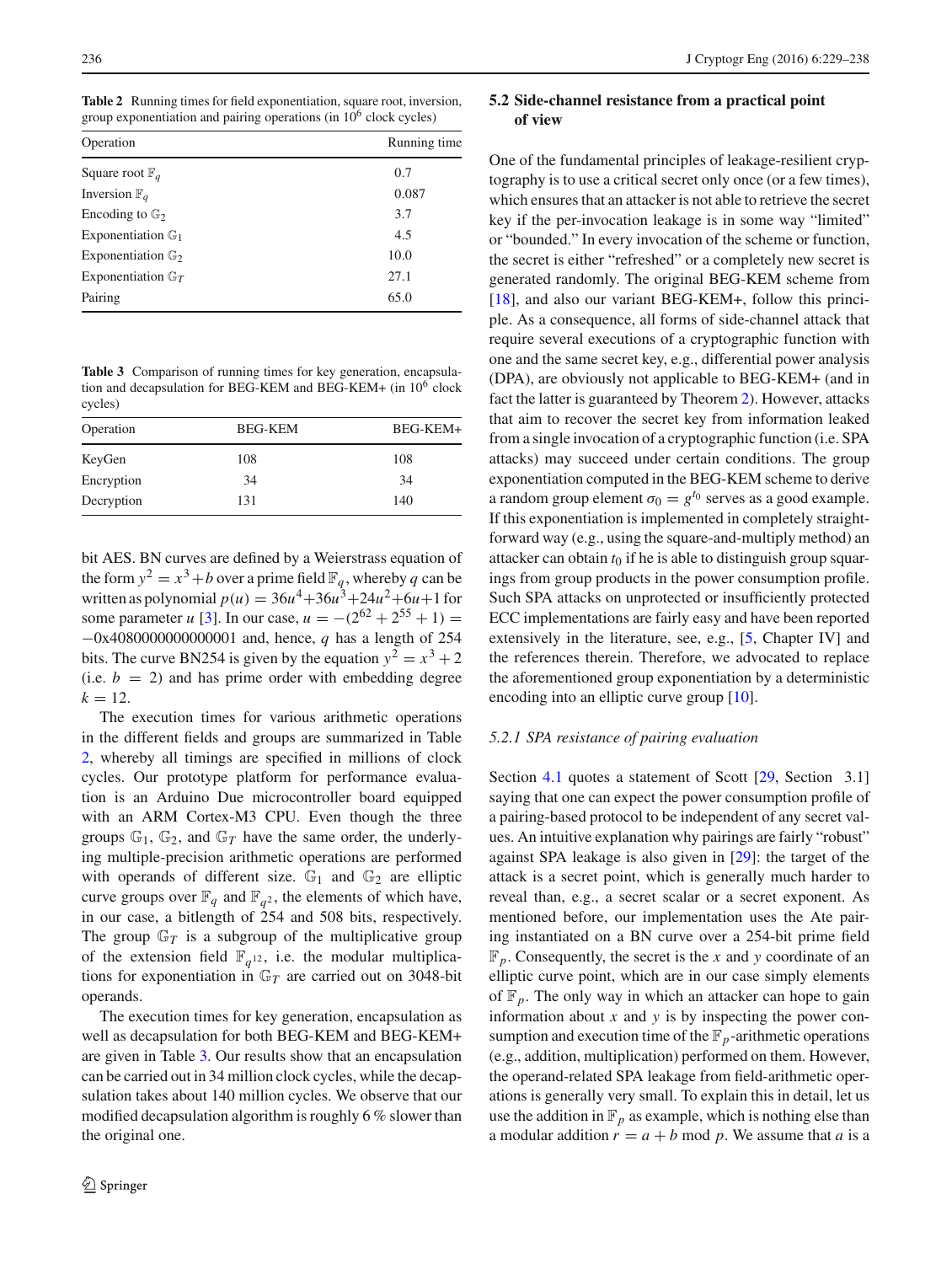secret value and that *b* is known to the attacker. A modular addition consists of an ordinary addition  $s = a + b$ , followed by a subtraction if the sum *s* is equal to or bigger than *p*. Conventional wisdom from the side-channel community says that such a conditional subtraction causes differences in the power consumption profile (and also execution time), which is observable by an attacker. However, the information content is very small; in fact, when the subtraction is executed the attacker just knows that  $a + b \geq p$ , i.e. he has learned that  $a \geq p - b$ .

The situation is similar for multiplication in  $\mathbb{F}_p$ , which is nothing else than a modular multiplication  $r = a \cdot b \mod p$ . Again, we assume that *a* is the secret value and that *b* is known to the attacker. A modular multiplication involves a conventional multiplication  $t = a \cdot b$ , followed by a modular reduction  $r = t \mod p$ , which is in pairing-based cryptography typically implemented using Montgomery's algorithm [\[23](#page-9-35)]. Both the multiplication and Montgomery reduction are highly regular (i.e. do not have to execute any conditional statements), except for the so-called "final subtraction." Montgomery's reduction technique does not directly compute *t* mod *p* but produces the following output

$$
x = \left(t + (t \cdot p' \bmod 2^n) \cdot p\right) / 2^n \tag{1}
$$

where  $p' = -p^{-1} \mod 2^n$  and *n* is the bitlength of *p*. Note that *x* may be not fully reduced, which means a final subtraction of  $p$  is necessary to get the least non-negative residue as result. An attacker able to observe whether or not this final subtraction is executed learns only whether  $x \geq p$  or not, which does not reveal much information about *a*. The same also holds for subtraction and squaring in  $\mathbb{F}_p$ . However, a noteworthy exception is the inversion operation, which we will further discuss below. In summary, a straightforward implementation of the arithmetic operations (bar inversion) in  $\mathbb{F}_p$  leaks only very little information about the operands, which confirms that pairing evaluation is, in general, not susceptible to SPA attacks. To our knowledge, the recent literature contains only two papers in which SPA attacks on pairings are discussed [\[25,](#page-9-36)[37\]](#page-9-37), but both of them are only relevant for pairings over binary fields where the multiplication is implemented in a highly irregular way. The attack from [\[35\]](#page-9-25) is only applicable to scalar multiplication with a secret scalar, but not to pairings with a secret point.

#### *5.2.2 SPA resistance of encoding function*

The encoding function shown in Algorithm [1](#page-6-1) consists of a number of basic arithmetic operations (e.g., addition, multiplication) in the field  $\mathbb{F}_p$ . Furthermore, two inversions are executed, one in step 1 and the other in step 4. The straightforward approach to invert an element of a finite field is the

Extended Euclidean Algorithm (EEA). Conventional wisdom from the side-channel community says that the EEA is a highly irregular algorithm, executing many conditional operations, which is likely to leak SPA-relevant information about the operand to be inverted. To prevent an SPA attack on the inversion operation, we apply a simple multiplicative masking; that is, instead of inverting a field element v directly, we first multiply it by a random number *r*, which yields the product  $t = v \cdot r$ . Then, we invert this product using the EEA to obtain  $1/t = 1/(v \cdot r)$ , which we finally multiply again by  $r$  to get  $1/v$  as result.

The function  $\chi$  in step 6 and 7 of Algorithm [1](#page-6-1) is essentially an evaluation of the Legendre Symbol, which, in turn, consists of an exponentiation using a constant public exponent (i.e.,  $(p+1)/4$ ). The input to the  $\chi$  function is "blinded" by the random value  $r_1^2$  and  $r_2^2$ , which means the underlying exponentiation cannot leak any SPA-relevant information. As mentioned in Sect. [4.1,](#page-5-1) a constant-time algebraic function is adopted for the calculation of the index *i* in step 8, which also cannot leak.

### **6 Conclusion**

In this paper, we aimed to bring the concept of leakageresilient cryptography closer to practice. Most of the leakageresilient public-key cryptography schemes proposed until now are too inefficient for real-world applications. Even though they provide provable security against a large class of side-channel attacks, they do so under certain leakage models and leakage bound requirements that are far from what we can ensure in practice. On the other hand, the side-channel countermeasures are often ad hoc and do not provide enough security guarantees. We addressed this problem by bringing best practices from both worlds together. First, we argued that a naive implementation of the pairing group exponentiation in the leakage-resilient ElGamal key encapsulation mechanism proposed by Kiltz and Pietrzak makes it impossible to reach the required leakage bound. To overcome this problem, we have made two additional contributions. On the one hand, we have proposed a relaxed leakage model, that we call min-entropy leakage, that lifts the restriction on the image size of leakage functions, and proposes instead to require that the inputs to the leakage functions have sufficient minentropy left, in spite of the leakage. On the other hand, we adopted a different mechanism for finding a random point in an elliptic curve group, namely the encoding of Fouque and Tibouchi. We assessed the security of our implementation from both a theoretical and a practical perspective and argued that it is indeed secure in both the worlds. BEG-KEM+ is, to our knowledge, the first leakage-resilient public-key scheme that has been successfully implemented and evaluated on an embedded 32-bit processor.